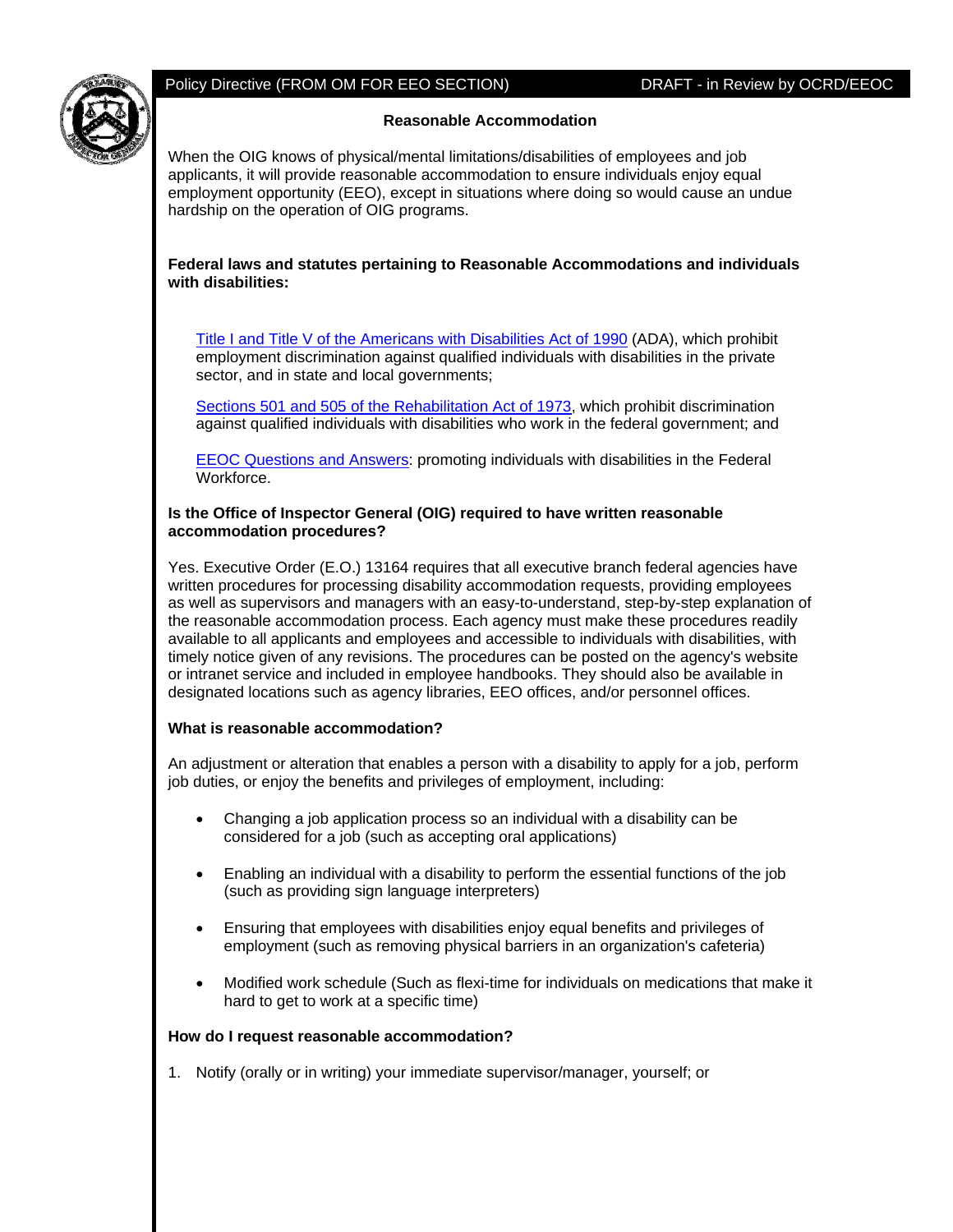2. Have a family member, friend, health care professional, or other representative notify (orally or in writing) your immediate supervisor/manager, on your behalf. (In this case, the supervisor/manager or their designee may contact the employee/applicant to ensure that the employee/applicant needs and wants an accommodation.

**Please note**: While your supervisor/manager will accept oral requests, the OIG recommends and prefers written requests to prevent confusion and simplify record-keeping. The supervisor/manager will document in writing all oral requests as it is a requirement for each agency to document types of requests, approval/disapproval, accommodations provided, number of days it takes to provide the accommodation, etc.

## **Who handles and makes the decision on my request for reasonable accommodation?**

Upon completion of the interactive process (see [definitions](#page-6-0)), your supervisor/manager will make a recommendation to your Assistant Inspector General (AIG) who serves as the deciding official with input from the OIG EEO Manager, Human Resources (HR) Officer, and Counsel.

The OIG EEO Manager acts as an advisor to requesters, the supervisor/manager, the AIG, HR Officer, Counsel, and the Deputy Assistant Inspector General for Management (DAIGM) as needed.

The DAIGM will handle any appeals of the AIG's decisions in the event that the request for reconsideration by the AIG has been denied.

## **Do I have to submit medical documentation to make a request?**

- 1. When the disability and/or need for accommodation is obvious or already known to the supervisor/manager, AIG, EEO Manager, HR Officer, Counsel, and/or the DAIGM, the OIG will not ask you to submit medical documentation.
- 2. When the disability and/or need for accommodation is not obvious or known to the supervisor/manager, AIG, HR Officer, Counsel, and/or DAIGM, the OIG may ask you to submit medical documentation in order to better evaluate a request only after consulting with the EEO Manager.
- 3. If the EEO Manager concurs with the request for medical documentation, the request will follow the requirements set forth in the Equal Employment Opportunity Commission's Enforcement Guidance: "*Disability-Related Inquiries and Medical Examinations of Employees Under the Americans with Disabilities Act,"* available at [http://www.eeoc.gov/policy/docs/guidance](http://www.eeoc.gov/policy/docs/guidance-inquiries.html)[inquiries.html](http://www.eeoc.gov/policy/docs/guidance-inquiries.html).

**NOTE**: Documentation only needs to substantiate a limitation/disability and will be in writing.

The type of medical information the OIG most often will need is:

- The past, present, and expected future nature, severity and duration of the impairment (e.g., functional limitations, symptoms, side effects of any treatments, etc.);
- The activities the impairment limits;
- The extent of the limitations; and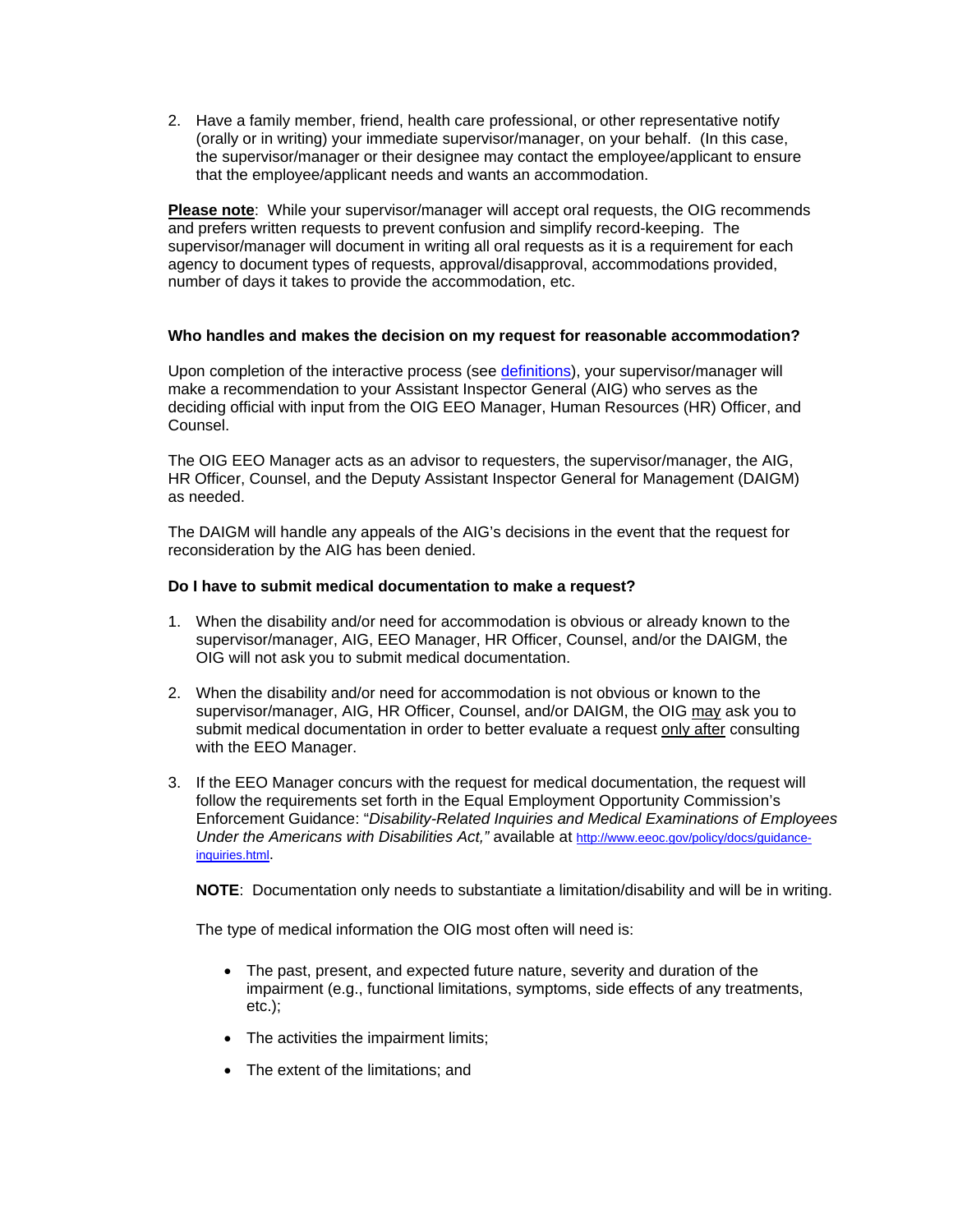• Why the individual requires reasonable accommodation or the particular reasonable accommodation requested, and how the reasonable accommodation will assist the individual to apply for a job, perform the essential functions of the job, or enjoy a benefit of the workplace. The OIG is entitled only to information sufficient to show that the applicant or employee has a disability and needs a reasonable accommodation. The OIG may not request documentation unrelated to the claimed limitation/disability.

The supervisor/manager or other management official will ask the requester to obtain documentation from an appropriate certified professional, such as a doctor, social worker, or rehabilitation counselor. The OIG will provide, for the certified professional, information on the nature of the job, the essential functions the individual is expected to perform, and any other relevant information.

- 4. Once documentation is received the supervisor/manager will consult with EEO Manager, HR Officer and Counsel before making a recommendation to the AIG. If the documentation is insufficient for determining whether an accommodation is appropriate, he/she may ask for more documentation. The supervisor/manager will explain to the requester specifically why the information isn't sufficient, what additional information is needed, and the reason the information is necessary for a determination of the reasonable accommodation request. The individual will then need to obtain the needed information. Alternatively, the individual requesting the accommodation may agree to sign a limited release, giving the supervisor/manager or other agency official or his/her designee the authority to submit a list of specific questions to the requestor's appropriate certified professional.
- 5. If the supervisor/manager does not have sufficient information after 30-business-days from the last request, he/she may require the requester be examined by a Public Health Service physician scheduled by the OIG at OIG expense, after consultation with the EEO Manager, Counsel and HR Officer.
- 6. All submitted documentation, whether requested or not, will be considered.
- 7. If the requester does not provide or cooperate in the effort to obtain adequate medical documentation, the request will be denied.

## **How do we (employee and agency) determine what is the appropriate Reasonable Accommodation?**

## **The Interactive Process –**

- 1. Communication is a priority throughout the entire process. OIG management, EEO, HR and Counsel Officials involved in the provision of reasonable accommodation will take a proactive approach in searching out and considering possible accommodations, including consulting appropriate resources for assistance. The employee requesting the accommodation will also participate, to the extent possible, in helping to identify an effective accommodation.
- 2. On-going communication is particularly important where the specific limitation, problem, or barrier is unclear, an effective accommodation is not obvious, or the parties are considering a number of reasonable accommodations. In cases where the disability, the need for accommodation, and type of accommodation that will be provided are clear, extensive discussions are not necessary. Even so, the supervisor/manager and requester should talk to each other to make sure that there is a full exchange of relevant information before forwarding a recommendation to your deciding AIG.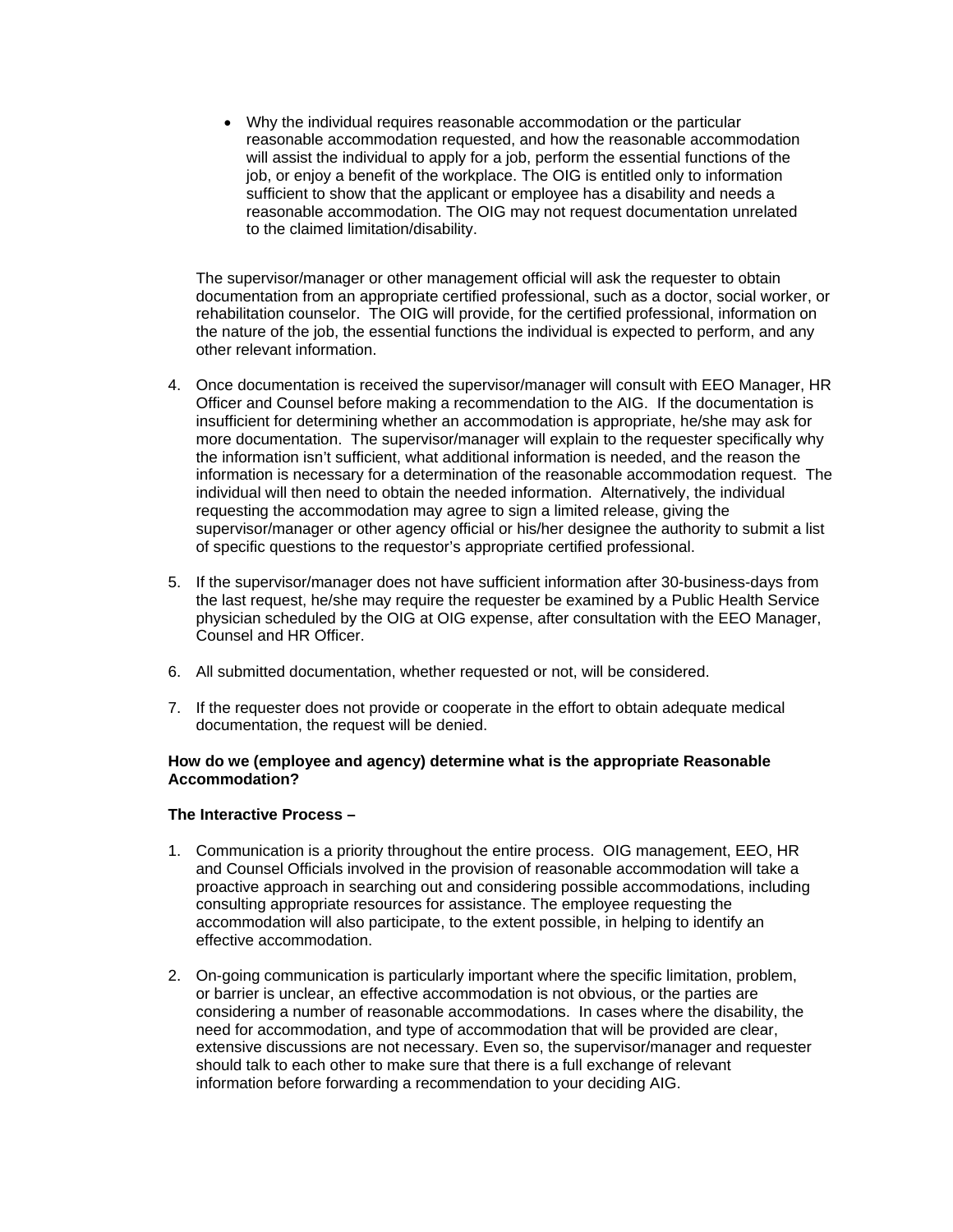**NOTE:** If providing a particular reasonable accommodation would result in undue hardship but another effective accommodation is available that would not, the agency must provide the other accommodation.

#### **What are the time frames for processing requests for Reasonable Accommodation?**

As soon as your AIG determines a reasonable accommodation will be provided, the decision will be immediately communicated to the individual. If the accommodation cannot be provided immediately, the AIG must inform the individual of the projected time frame for providing the accommodation.

1. The time necessary to process a request will depend on the nature of the accommodation requested and whether it is necessary to obtain supporting information. At a minimum, however, OIG will process all approved requests as soon as possible, but not to exceed 30 business days unless extenuating circumstances are present.

**If the request requires obtaining supporting medical information** to determine whether the requesting individual has a disability and/or to identify the functional limitations, the following will apply:

 The supervisor/manager will request documentation as soon as possible after his/her receipt of the request for accommodation, but before the expiration of the 30-business-day period. Thereafter, the 30-day period timeframe is frozen until sufficient medical documentation is received. The OIG recognizes the need for documentation may not become apparent until after the interactive process has begun.

## **What kind of accommodations can be easily and routinely provided within the 30-day time period?**

Accommodations that may be provided easily and routinely, provided there are no unforeseen extenuating circumstances, include:

- (a) An employee with diabetes who sits in an open area asks for four breaks a day to test his/her blood sugar levels so that he/she may do these tests in private.
- (b) An employee who takes medication(s) that make it hard for him/her to get up in time to get to the office at 9:00 a.m., requests he/she be allowed to start work at 10:00 a.m. and still put in an 8-hour day.
- (c) A supervisor distributes detailed agendas at the beginning of each staff meeting. An employee with a learning disability asks the agenda be distributed ahead of time because the disability makes it difficult to read and he/she needs more time to prepare.

NOTE: There will still be a need to ensure the accommodation does not create an undue hardship on the OIG or its operations.

### **What if my request for accommodation does involve extenuating or mitigating circumstances?**

a. When extenuating circumstances are present, the time for processing a request for reasonable accommodation and providing the accommodation will be extended as deemed necessary. The OIG will act as quickly as reasonably possible in processing requests and providing accommodations. Some examples of extenuating circumstances are as follows: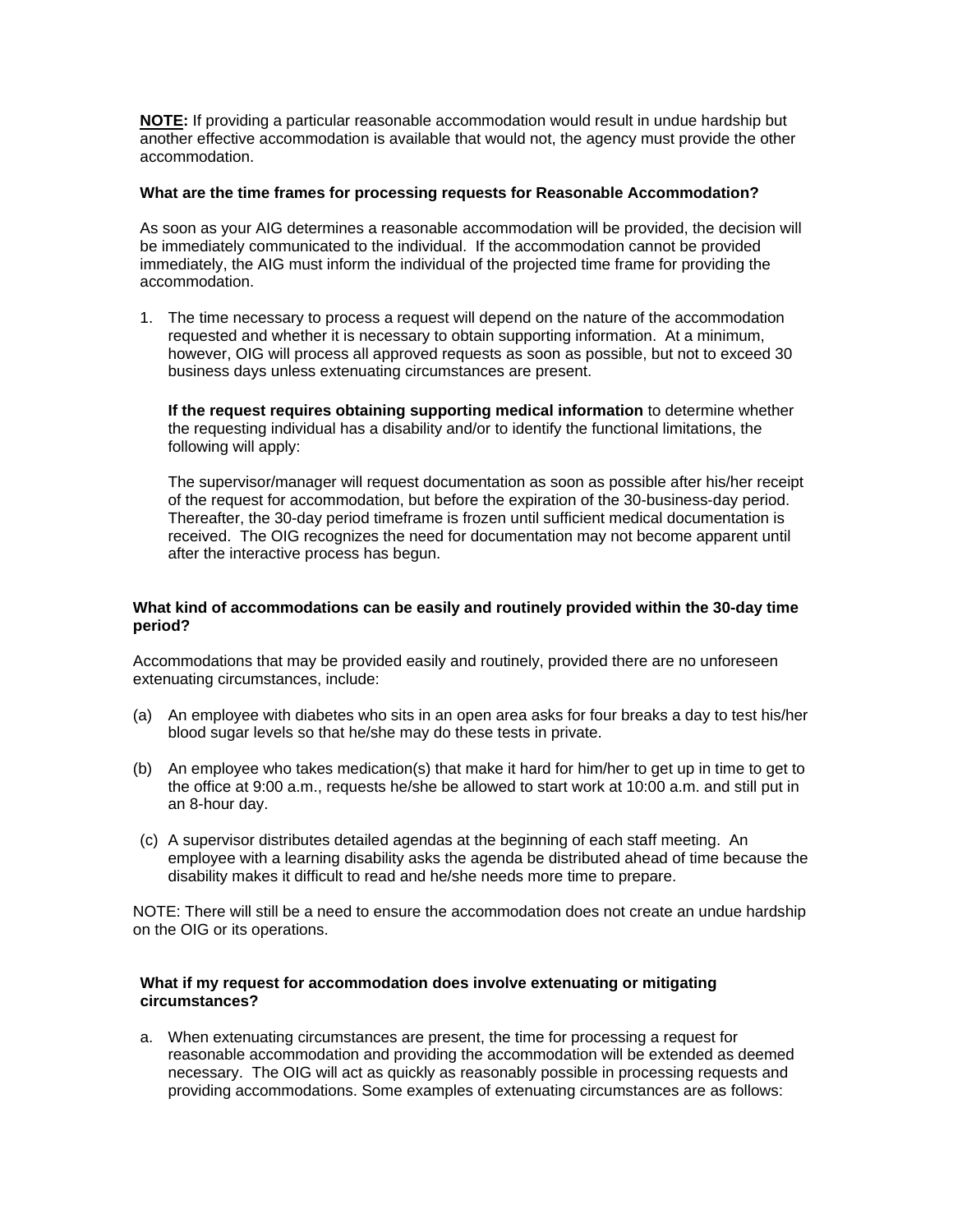- (1) The purchase of equipment including furniture items may take longer than 30 business days because of requirements under the Federal Acquisition Regulations and EEOC Order 360.001, Acquisition Policies and Procedures.
- (2) Any of the items needed are on back-order; the vendor typically used by the OIG for goods or services has unexpectedly gone out of business; or the vendor cannot promptly supply the needed goods or services, and another vendor is not immediately available.
- (3) The employee with a disability needs to try working with equipment on a trial basis to ensure it is effective before the bureau buys the equipment.
- (4) New staff needs to be hired or contracted for, or an accommodation involves the removal of architectural barriers.
- (5) There is an outstanding initial or follow-up request for medical information.
- b. When extenuating circumstances are present, the supervisor/manager will notify the individual, in writing, of the reason for the delay, and the approximate date on which a decision, or provision of the reasonable accommodation, is expected.
- c. If there is a delay in providing an accommodation that has been approved, the supervisor/manager in consultation with the EEO Manager, HR Officer and Counsel will determine whether **temporary measures** can be taken to assist the employee, provided the temporary measures:
	- (1) do not unreasonably interfere with the operations of the OIG; and
	- (2) the employee is informed that the relief/alternative being provided is temporary.

## **Can my request be denied?**

There are times where an employee or applicant for employment may have their request for reasonable accommodation denied by the OIG. The request will only be denied after having exhausted all opportunities to provide the accommodations in good faith.

When the AIG determines a request for reasonable accommodation will be denied, a written decision will be provided to the individual who requested the accommodation. The decision will be written in plain language, clearly stating the specific reasons for the denial. The denial notice should include any alternatives offered during the interactive process, and the reasons the alternatives were refused. The written notice of denial must also inform the individual that he/she has the right to file an EEO complaint and may have rights to pursue Merit Systems Protection Board and/or grievance procedures. In addition, the notice should also explain OIG procedures available for dispute resolution.

#### Possible reasons for the denial **(**e.g., why **the accommodation would not be effective** or why **it would result in undue hardship)** may include:

- 1. The requested accommodation would not be effective.
- 2. Providing the requested accommodation would result in undue hardship. A determination of undue hardship means the OIG finds that a specific accommodation would result in significant difficulty or expense, or would fundamentally alter the nature of the OIG's operations.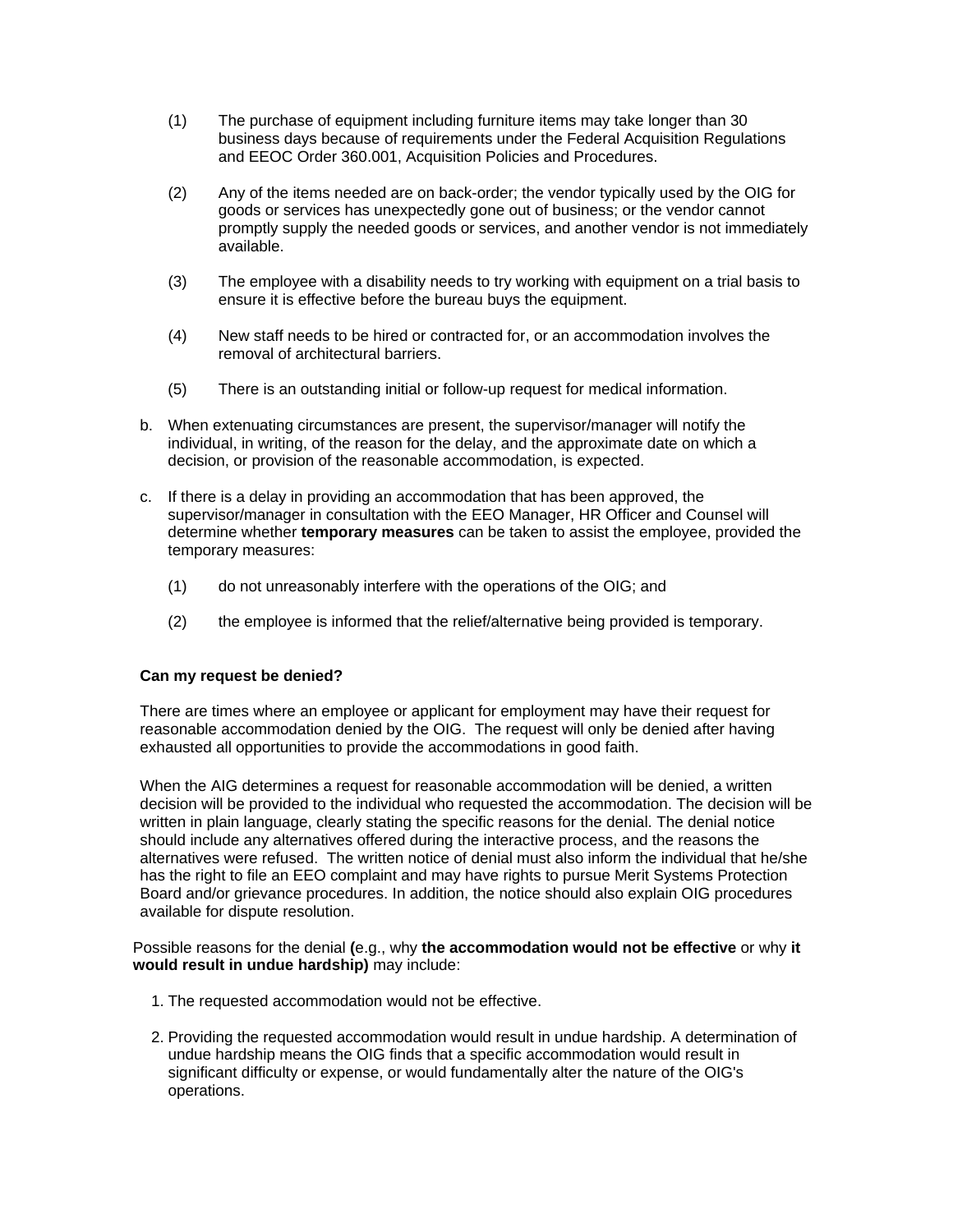- 3. Medical documentation is inadequate to establish the individual has a disability and/or needs a reasonable accommodation.
- 4. The requested accommodation would require the removal of an essential function.
- 5. The requested accommodation would require the lowering of a performance or production standard.

## **What can I do if my request is denied?**

If you have received a letter of denial from your AIG and wish for reconsideration, you should first ask the AIG to reconsider the decision. You can present additional information in support of your request. The supervisor/manager should respond to the request for reconsideration as soon as feasibly possible but no longer than **10 business days**.

If the supervisor/manager does not reverse the decision, the individual may appeal the decision to the next level supervisor in their chain of command. The next level supervisor should respond to the request for reconsideration as soon as feasibly possible but no longer than **10 business days**. The next level supervisor will consult with the EEO Manager, Counsel and/or HR Officer before making a final decision and responding to the requester.

**If I think I need an ergonomic evaluation of my office workspace, what do I do?** (Ergonomic evaluations are not necessarily limited as a "reasonable accommodation" for an individual with a disability.)

If you are experiencing pain or difficulty at your workspace, the OIG will arrange for an ergonomics specialist to evaluate the situation and recommend any improvements. This is an effort to ensure that any potential impact to an employee's person is avoided both in the short and long term. To arrange for an ergonomic evaluation:

- 1. First:
	- a. Ask (orally or in writing) your immediate supervisor/manager; or
	- b. Have a family member, friend, health care professional, or other representative ask (orally or in writing) your supervisor/manager, on your behalf. (In this case, the supervisor/manager or their designee may contact the employee to ensure that the employee needs and/or wants an accommodation.
- 2. The supervisor/manager will request via email to [oig-om@treas.gov](mailto:oig-om@treas.gov) for the Office of Management to contact Departmental Offices to assign a specialist to evaluate your workspace situation and determine (within 3 work days) what steps the OIG and you can take to resolve any problems.

The OIG will seek to resolve all identified problems within 30 days, barring unforeseen mitigating circumstances, unless doing so would cause an undue hardship on the OIG. The supervisor/manager or other agency official will discuss all potential undue hardships with the EEO Manager, HR Officer, and Counsel.

## **Expedited Processing.**

In certain circumstances, a request for reasonable accommodation requires an expedited review and decision in a time frame that is shorter than the 30 business days discussed above. Examples include: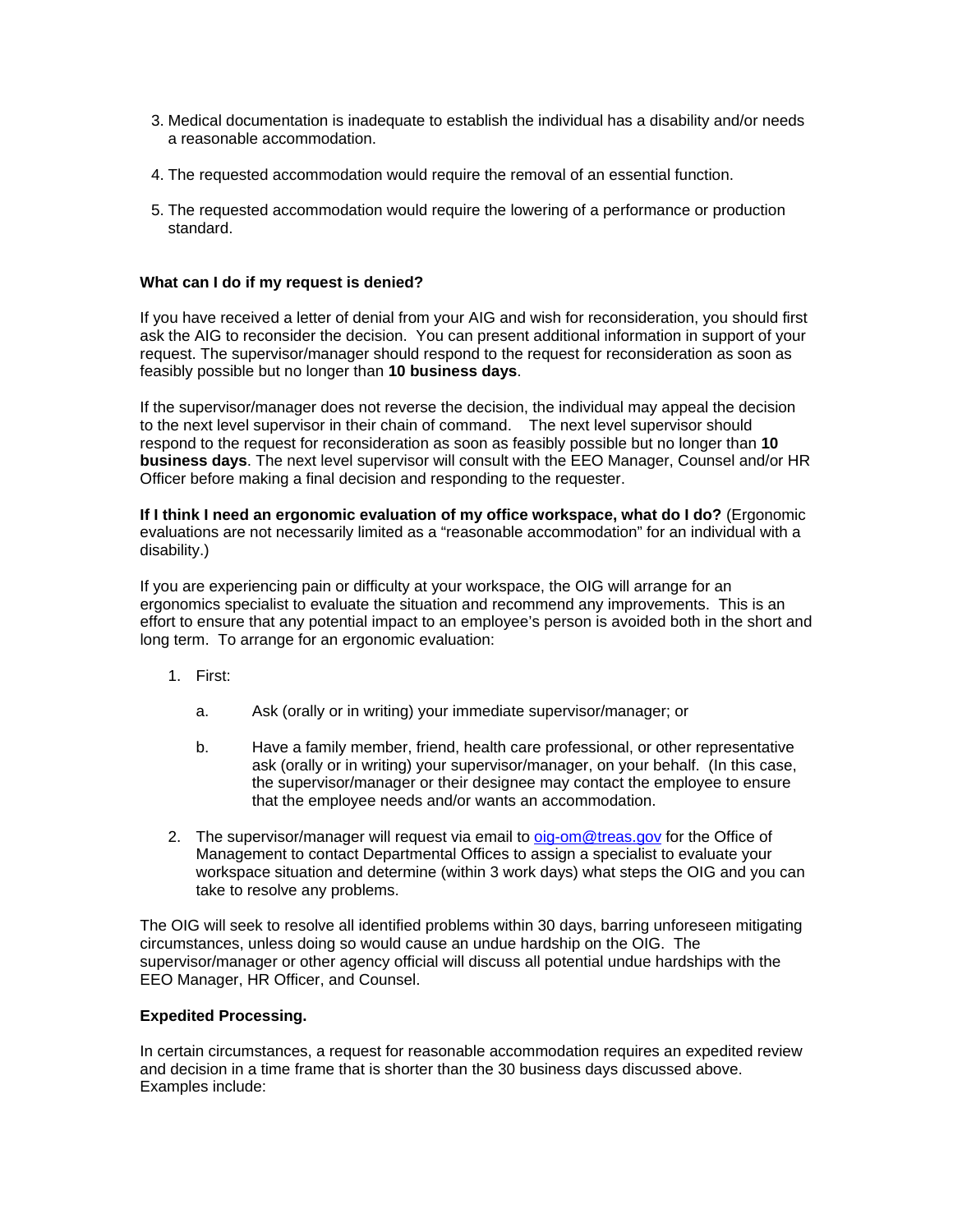- <span id="page-6-0"></span>1. **An applicant applying for a job vacancy**. Depending on the timetable for receiving applications, conducting interviews, taking tests, and making hiring decisions, there may be a need to expedite a request for reasonable accommodation to ensure an applicant with a disability has an equal opportunity to apply for a job.
- 2. **An employee to attend a meeting scheduled to occur shortly**. For example, an employee may need a sign language interpreter for a meeting scheduled to take place in 5 days.

## **Relationship of Procedures to Statutory and Collective Bargaining Claims**

- A. Executive Order 13164 does not create new rights for applicants or employees; nor does it limit an individual's rights under the Rehabilitation Act. The policy and requirements described herein are in addition to statutory protections for persons with disabilities and the remedies they provide for the denial of requests for reasonable accommodation. Requirements governing the initiation of statutory claims, including time frames for filing such claims, remain unchanged.
- B. An individual who chooses to pursue remedies available under the EEO complaint process described in 29 CFR part 1614 for denial of reasonable accommodation must comply with the following:
	- 1. **EEO Complaint.** Contact an EEO counselor within 45 calendar days from the date of receipt of the written notice of denial;
	- 2. **MSPB Appeal.** Initiate an appeal within 30 days of an appealable adverse action as defined in 5 C.F.R. §1201.3.

## **Definitions**

**Disability.** An impairment that substantially limits one or more of the major life activities.

**Dispute Resolution Process.** Any voluntary mechanism through which an individual can request reconsideration of denial of reasonable accommodation, regardless of whether the person has started the EEO complaint process.

**Essential Function.** Those job duties that are so fundamental to the position the individual holds or desires he/she cannot do the job without performing them.

**Extenuating Circumstances.** Factors that could not reasonably have been anticipated or avoided in advance of the request for accommodation or limited situations in which unforeseen or unavoidable events prevent prompt processing and delivery of an accommodation. (e.g., identified software (Screen Reader) is not compatible with existing equipment.)

**Individual with a Disability.** A person who has a physical or mental impairment that substantially limits one or more of that person's major life activities, has a record of such impairment, or is regarded as having such an impairment.

**Interactive Process.** The process by which the individual requesting an accommodation and the supervisor/manager discuss the request for accommodation, determine whether an accommodation will be recommended for approval, and examine potential alternative accommodations.